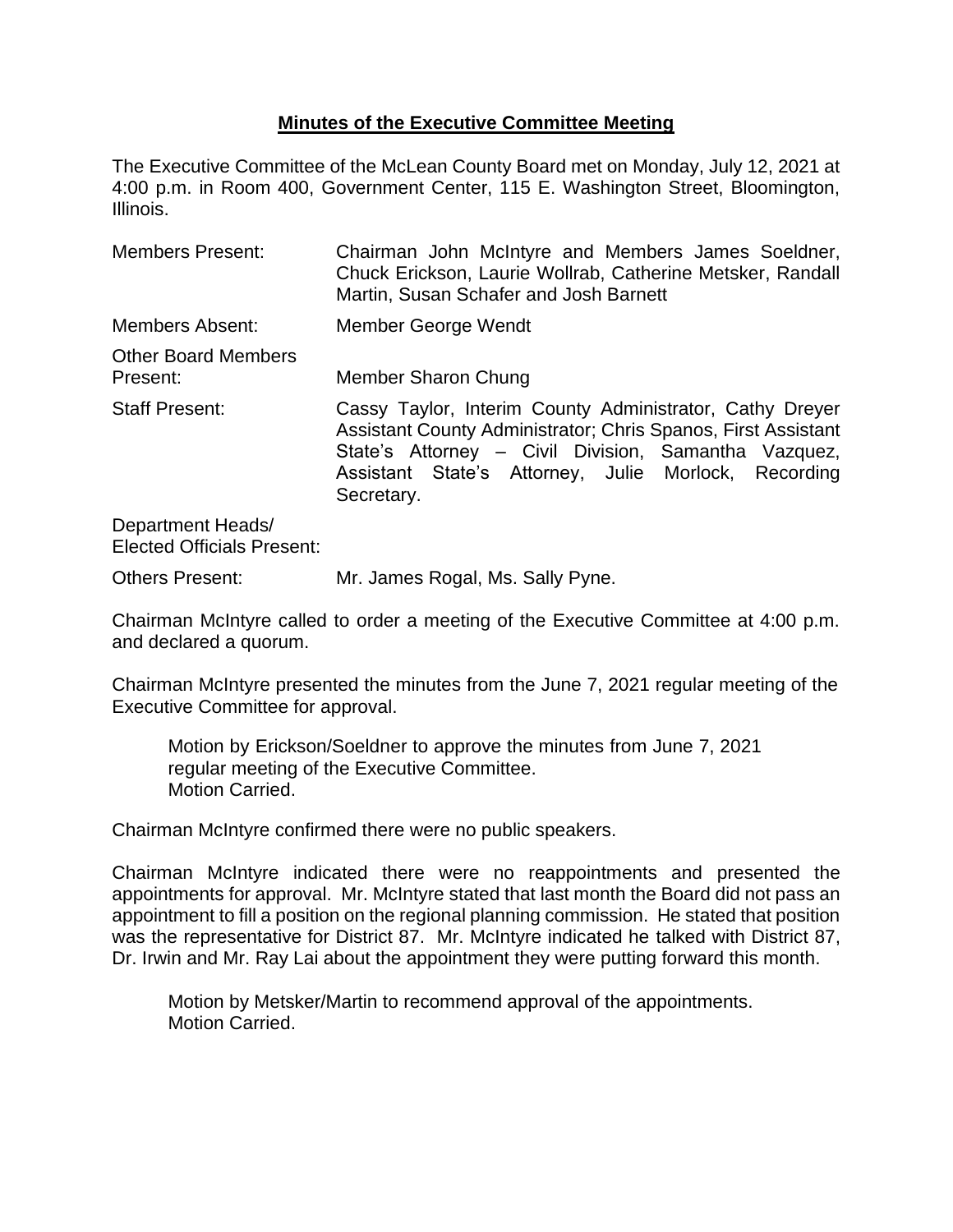Executive Committee Minutes July 12, 2021 Page **2** of **7**

Chairman McIntyre presented for action a request to approve a contract with Cassy Taylor as Interim County Administrator.

Member Barnett joined the meeting at 4:05 p.m.

Ms. Metsker asked about term "employment at will". Mr. Spanos said same as other contracts. Ms. Metsker asked about deferred compensation as she did not think they had wanted that included.

Chairman McIntyre asked for a motion to go into closed session pursuant to section  $2(c)(1)$  of the Open Meetings Act (5 ILCS 120/2(c)(1)) to discuss the appointment, employment, compensation, discipline, performance, or dismissal of specific employees, specific individuals who serve as independent contractors in a park, recreational, or educational setting, or specific volunteers of the public body or legal counsel for the public body, including hearing testimony on a complaint lodged against an employee, a specific individual who serves as an independent contractor in a park, recreational, or educational setting, or a volunteer of the public body or against legal counsel for the public body to determine its validity.

Motion by Schafer/Wollrab to go into closed session pursuant to section  $2(c)(1)$  of the Open Meetings Act  $(5$  ILCS  $120/2(c)(1))$  to discuss the appointment, employment, compensation, discipline, performance, or dismissal of specific employees, specific individuals who serve as independent contractors in a park, recreational, or educational setting, or specific volunteers of the public body or legal counsel for the public body, including hearing testimony on a complaint lodged against an employee, a specific individual who serves as an independent contractor in a park, recreational, or educational setting, or a volunteer of the public body or against legal counsel for the public body to determine its validity. Motion Carried.

The Executive Committee entered closed session at 4:12 p.m. Motion by Wollrab/Martin to return to open session.

The Executive Committee returned to open session at 4:25 p.m.

Motion by Erickson/Metsker to amend contract per closed session. Motion Carried.

Motion by Erickson/Schafer to recommend approval of a contract with Cassy Taylor as Interim County Administrator, as amended Motion Carried.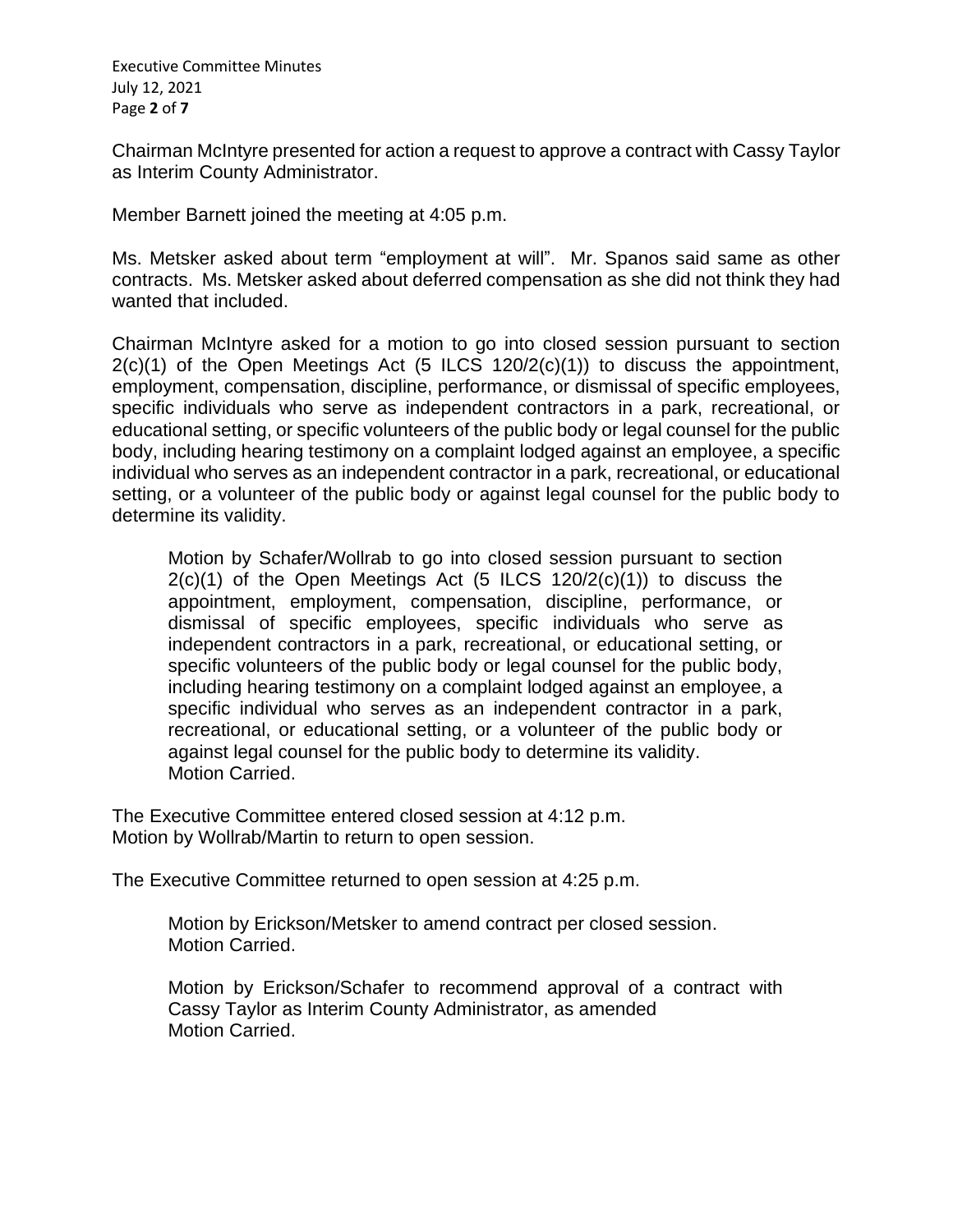Executive Committee Minutes July 12, 2021 Page **3** of **7**

Chairman McIntyre indicated there were two candidates for the District #4 County Board seat and the Committee would hear from those two candidates and then members could ask questions.

Mr. McIntyre welcomed Mr. James Rogal and indicated he would have 5 minutes to present to the Committee. Mr. Jim Rogal provided employment and personal history as well as his political experience. Mr. Soeldner asked him what committees he would be interested in serving on. Mr. Rogal indicated he felt he could contribute and was interested in the Property, Justice and Transportation Committees. Ms. Wollrab stated he had experience as consultant in Springfield and asked how he felt his expertise would help us with Springfield legislation. He stated he had not worked in that area for a while, but still had contacts and would be willing to help where he could. Mr. McIntyre asked what led him to want to serve on the Board. Mr. Rogal indicated he felt government can play an important role in everyone lives and provided examples of assisting flood victims. He stated he felt local level government is important. He stated that he also wanted to show his children how to help their community. Ms. Schafer asked him how long he had served on the Library Board. Mr. Rogal indicated he was elected to that Board in 2019.

Mr. McIntyre welcomed Ms. Sally Pyne and indicated she would have 5 minutes to present to the Committee. Ms. Pyne read a statement into the record about the need for District 4 to have strong representation. Ms. Pyne endorsed Mr. Rogal and withdrew her candidacy.

Chairman McIntyre indicated Ms. Malott was not present but had provided a report in the packet. He asked about the reclassification in the packet as an information item. Ms. Taylor indicated it was to inform Ms. Malott's oversight committee of the request that went before the Finance Committee. She confirmed it would go to the full Board for consideration.

Ms. Catherine Metsker, Chairman of the Finance Committee presented for action a request for a Fee Increase for Marriage and Civil Union Licenses.

Motion by Metsker/Wollrab to recommend approval of a Fee increase for Marriage and Civil Union Licenses. Motion Carried.

Ms. Metsker presented for action a request to approve an Animal Control Removal Agreement Template and an Animal Control Shelter Agreement Template.

Motion by Metsker/Schafer to recommend approval of an Animal Control Removal Agreement Template and an Animal Control Shelter Agreement Template. Motion Carried.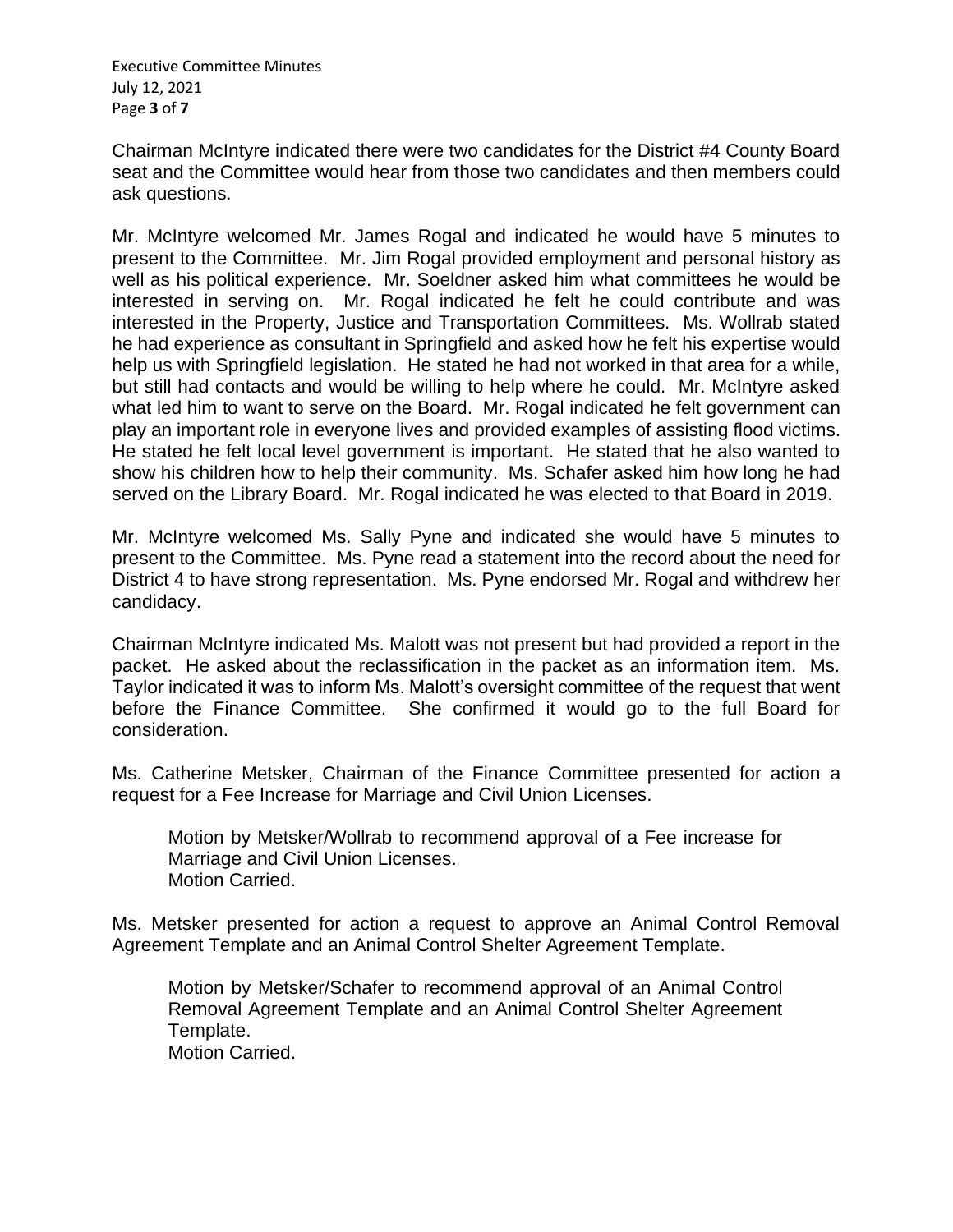Executive Committee Minutes July 12, 2021 Page **4** of **7**

Ms. Metsker presented for action a request to approve an Intergovernmental Agreement Amending the Enterprise Zone Designation and Operation Criteria. Mr. Erickson stated he confirmed at the Finance Committee meeting that members could verify compliance with incentive by going to the EDC offices to review documentation. He stated he just wanted members to be aware that while the documents are confidential, they could go and review documents. Mr. McIntyre also encouraged members to reach out to both himself and Ms. Taylor as they were members on the board and would be happy to answer questions.

Motion by Metsker/Barnett to recommend approval of an Intergovernmental Agreement Amending the Enterprise Zone Designation and Operation Criteria. Motion Carried.

Ms. Metsker indicated they had no further items for action for the Executive Committee but would have an item for the Board. Chairman McIntyre asked if there were any questions; hearing none, he thanked her.

Ms. Susan Schafer, Chairman of the Health Committee presented for action a request to approve an Ordinance of the McLean County Board Amending the 2021 Combined Appropriation and Budget Ordinance for Fund 0107.

Motion by Schafer/Martin to recommend approval of an Ordinance of the McLean County Board Amending the 2021 Combined Appropriation and Budget Ordinance for Fund 0107. Motion Carried.

Ms. Schafer indicated they had no further items for action today or for the Board. Chairman McIntyre asked if there were any questions, hearing none, he thanked her.

Mr. Chuck Erickson, Chairman of the Justice Committee presented for action a request to approve an Agreement for Special Police Services for Illinois State University Football games.

Motion by Erickson/Soeldner to recommend approval of an Agreement for Special Police Services for Illinois State University Football games. Motion Carried.

Mr. Erickson indicated the Justice Committee had no further items for action today but would have an additional item for the Board. Chairman McIntyre asked if there were any questions, hearing none, he thanked him.

Mr. Jim Soeldner, Vice Chairman of the Land Use and Development Committee presented for action a request to approve a Regional Planning Service Agreement for fiscal year July 1, 2021 through June 30, 2022.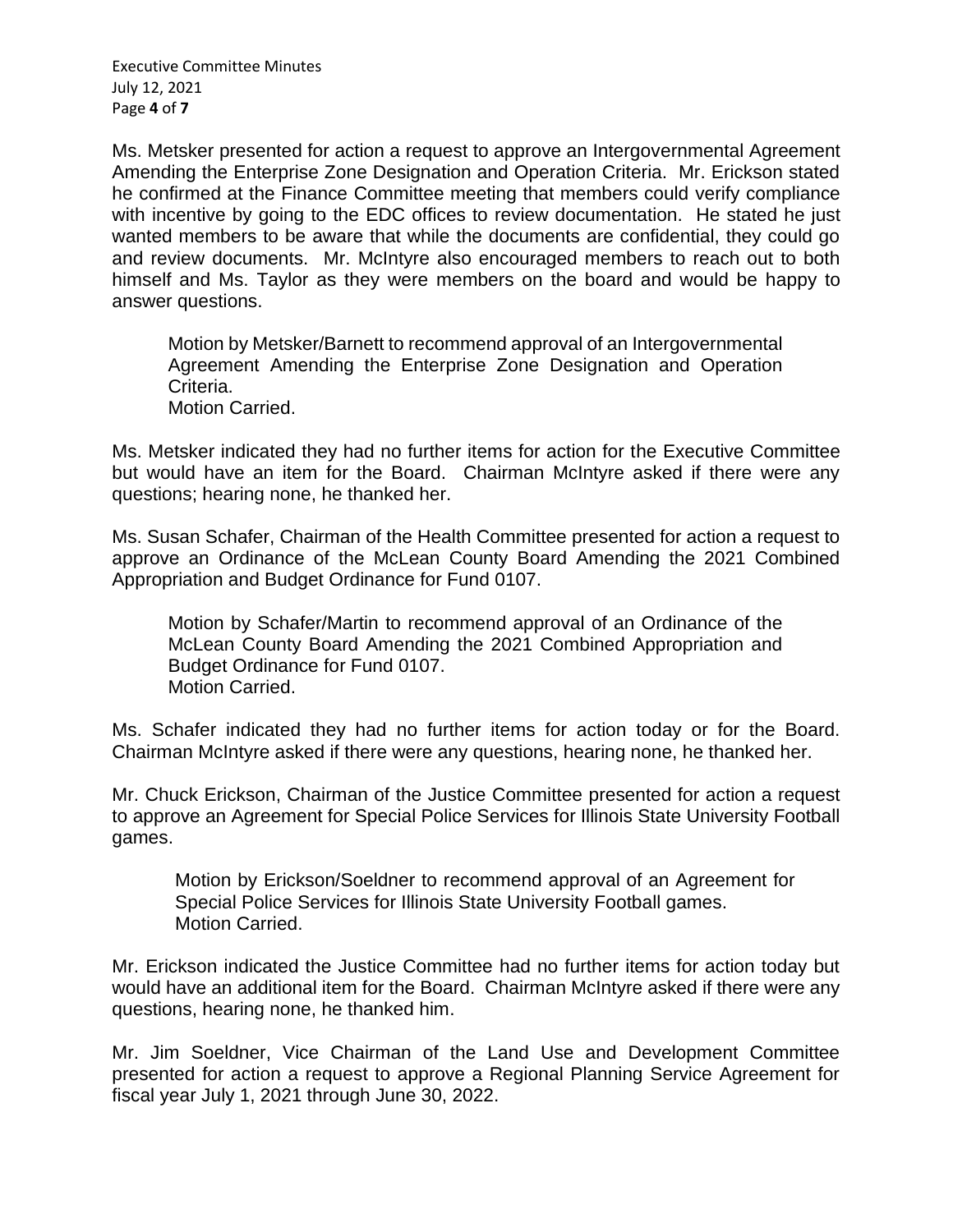Motion by Soeldner/Wollrab to recommend approval of a Regional Planning Service Agreement for their fiscal year July 1, 2021 through June 30, 2022. Motion Carried.

Mr. Soeldner indicated they had no further items for action today but would have an item for the Board. Chairman McIntyre asked if the Committee had any questions, hearing none, he thanked him.

Mr. Josh Barnett, Chairman of the Property Committee indicated he had no action items for the Committee today but would have items for the Board. Chairman McIntyre asked if there were any questions; hearing none, he thanked him.

Mr. Jim Soeldner Chairman of the Transportation Committee presented for action a request to approve an Intergovernmental Agreement with the Village of Bellflower Prohibiting Excessive Engine Braking Noise. Mr. Soeldner stated the issues were mainly on 54 but some issues on the County highway through that area. Ms. Metsker asked if this was in anticipation of windfarm. Ms. Metsker asked about authority and enforcement. Mr. Soeldner noted that the County has an agreement with the State to post signs on 54 and this also involved our county road. He stated enforcement is local and Bellflower contracts with Downs for enforcement. Ms. Metsker stated it is sometimes hard to enforce these requests. Mr. Soeldner indicated the County was doing this at the request of the Village.

Motion by Soeldner/Metsker to recommend approval of an Intergovernmental Agreement with the Village of Bellflower Prohibiting Excessive Engine Braking Noise. Motion Carried.

Ms. Cassy Taylor, Interim County Administrator presented for action a request to approve a Resolution of the McLean County Board Continuing the Declaration of a Disaster Pursuant to Section 11 of the Illinois Emergency Management Agency Act (COVID)

Motion by Martin/Schafer to recommend approval of a Resolution of the McLean County Board Continuing the Declaration of a Disaster Pursuant to Section 11 of the Illinois Emergency Management Agency Act (COVID). Motion Carried.

Ms. Cassy Taylor, Interim County Administrator presented for action a request to approve a Resolution of the McLean County Board Continuing the Declaration of a Disaster Pursuant to Section 11 of the Illinois Emergency Management Agency Act (FLOODING).

Motion by Schafer/Wollrab to recommend approval of a Resolution of the McLean County Board Continuing the Declaration of a Disaster Pursuant to Section 11 of the Illinois Emergency Management Agency Act (FLOODING).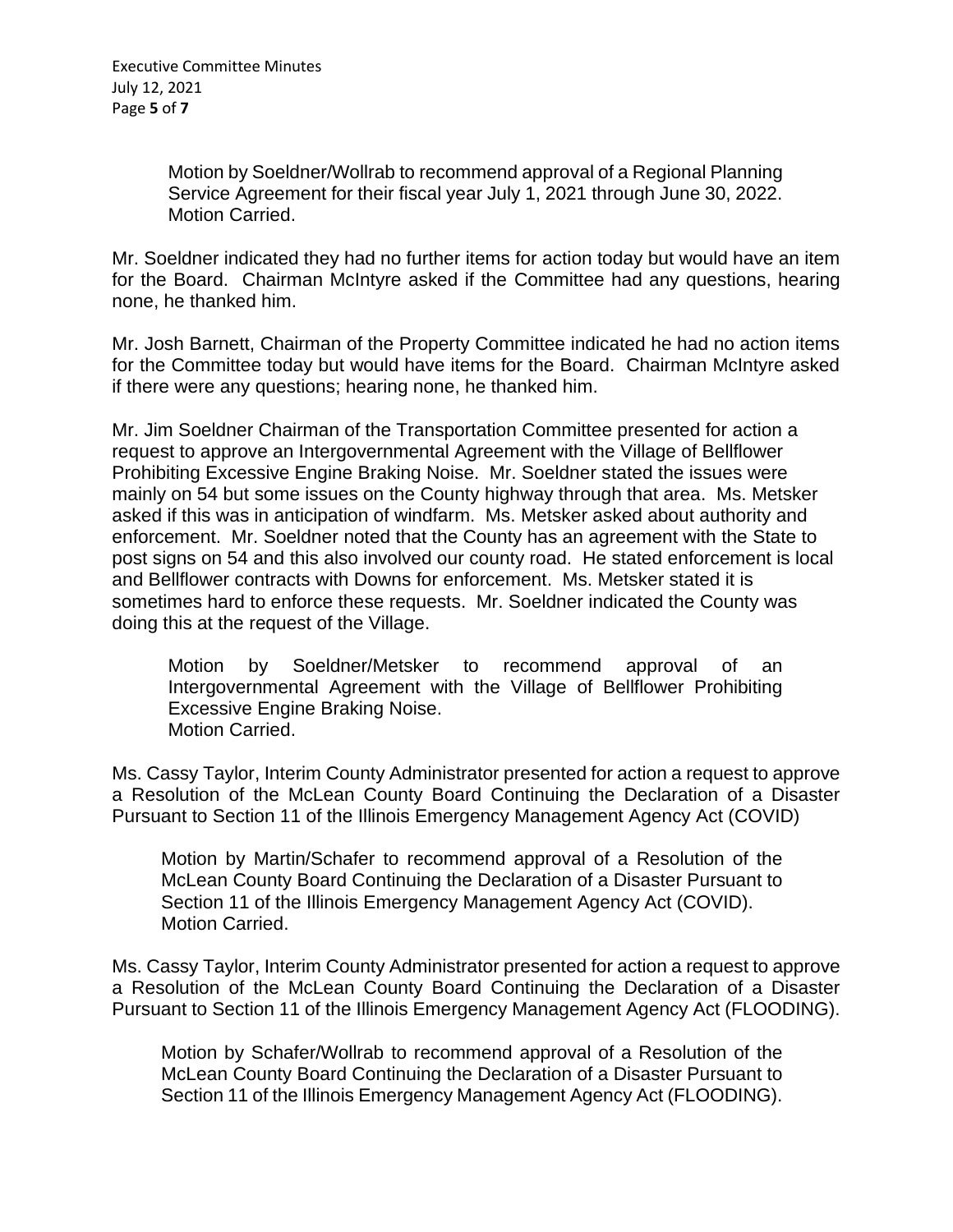Executive Committee Minutes July 12, 2021 Page **6** of **7**

## Motion Carried.

## Under other business

Mr. Barnett asked about process to approve streaming of committee meetings through You Tube. Mr. McIntyre indicated it would take Board action and asked Ms. Taylor to provide any additional information she had. Ms. Taylor stated Staff had investigated this and indicated there would be additional cost to add IT staff. Ms. Wollrab stated main work gets done at Committee level and would like to get more information about streaming committee meetings. Ms. Metsker asked if there would be a cost difference for live streaming or putting video up after the meeting was complete. Mr. McIntyre asked if the Town and City have committees or work sessions were streamed. Mr. Barnett indicated they were. Mr. Soeldner asked if we could share cost of additional IT person with the City of Bloomington. Mr. Erickson asked what Committee would consider a resolution to stream the meetings. Ms. Taylor stated she would have to investigate all the changes that would be involved but that an increase in FTE in IT would come through Finance. Ms. Metsker stated she would like to see research on costs, etc. before a resolution was brought to a Committee. Mr. McIntyre stated Mr. Nelson has kept track of viewership and so they would also be able to bring that information forward. Ms. Metsker stated they should consider streaming even if viewership is not high. Mr. McIntyre agreed.

Mr. McIntyre reminded the Committee that all future Executive meetings would be at 4:00 p.m. and not 4:30 p.m. in order to accommodate they City of Bloomington's need for the room.

Mr. McIntyre also provided information on the multi-agency resource center (MARC) that was being set up by EMA. He stated that it would be open from 10:00 a.m. to 7:00 p.m. on Saturday and 10:00 a.m. to 2:00 p.m. on Sunday at Bloomington Junior High School for anyone who had suffered a loss from the flood to come and seek assistance. He noted that this was not financial assistance, but other sources of assistance. Mr. McIntyre also noted that they were still looking for volunteers for the event. He noted that volunteers have also been in the Community surveying individuals regarding losses so they could get total loss numbers put together.

Chairman McIntyre asked if there was any other business to come before the Committee; hearing none, he moved to the payment of the bills.

Chairman McIntyre presented for approval bills in the amount of \$181,276.38 for the General Fund, Shared Sales Tax and Veterans Assistance Commission, and bills in the amount of \$1,138.96 for Regional Planning.